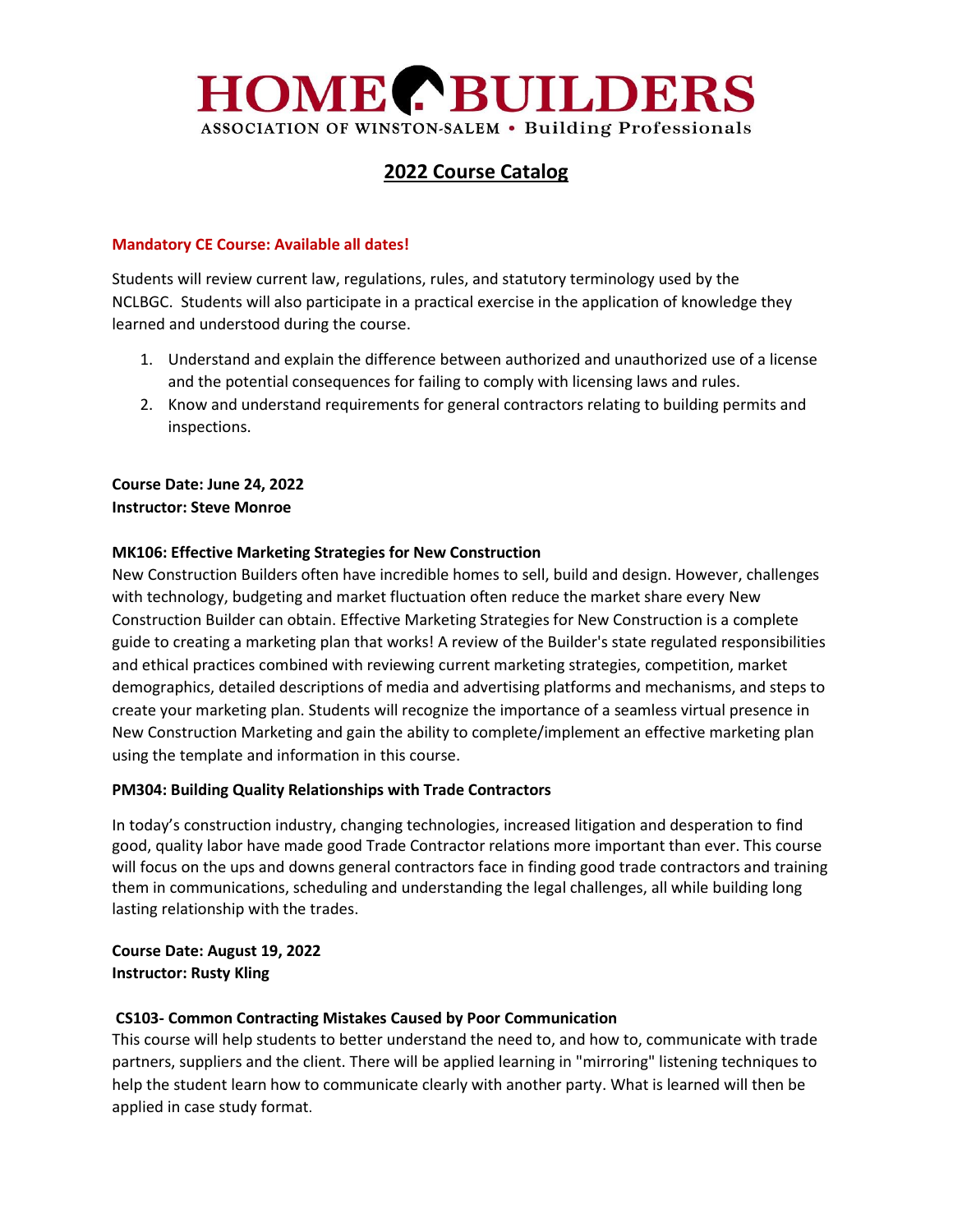#### **BM206-Remodeling: The Bad and the Good Strategies for Success**

This course will look first at some of the mistakes remodeling companies make and discuss the consequences of these mistakes. After we have the negative ideas out of the way, we will concentrate on the successful tactics of many remodeling companies. Students will review and discuss various remodeling benchmarks to which a company can strive.

# **Course Date: September 16, 2022**

**Instructor: Steve Knight**

### **BT110- Asbestos & Lead Awareness**

Renovation, repair and demolition activities can create hazardous dust and chips by disturbing asbestos or lead-based paint if present in an existing building or structure. Every occupational exposure to asbestos or lead based paint contributes to the risk of getting asbestos or lead-related diseases in addition to exposing building occupants to those risks.

This awareness training program helps make contractors aware of the hazards associated with these types of materials and how to best protect themselves, their employees and building occupants.

# **BT205- Advanced Design of Roofs & Ceilings**

This course covers roof and ceiling design requirements found in the current North Carolina Residential Building Code. Roof/ceiling code loading requirements and load calculating procedures with specific instruction on the design, bracing and support for rafters, ceiling joists and girders/beams will be discussed. Wood roof trusses will also be thoroughly reviewed. Attendees will have an opportunity to work through a simple house plan to determine the location and size of the rafters and ceiling joists and girders required.

#### **Course Date: November 10, 2022**

**Instructor: Sean Sullivan**

# **BT210- IAQ (Indoor Air Quality): The Key Ingredient to Whole Living**

Green building is not a new concept to most of us, after all, it has been around since the beginning of time. However, as our new homes envelopes have gotten tighter, we are in danger of poisoning the inhabitants with toxins and poor IAQ. In today's class, we are going:

To introduce you to the concept of Whole Living

To recognize the dangers that selections and furnishings can present to the home

To explore and identify the pollutants that contribute to poor indoor air quality during the construction process

To identify construction practices that reduce particulates and increase IAQ

To present real solutions to furnishing a new home

# **BM204 Can Your Business Survive a Construction Defect Claim**

Today we live in the most litigious society that we have ever seen. While we are busy trying to keep sales coming in the door, fill open labor positions, and build homes, someone is dropping the ball. A simple oversight can lead to costly corrections, enormous stress, and the potential loss of your business. It's not just a matter of if, but when it will happen. This course will prepare your business for the protection it needs from potential litigation, keep your profits up, and your business running smoothly!